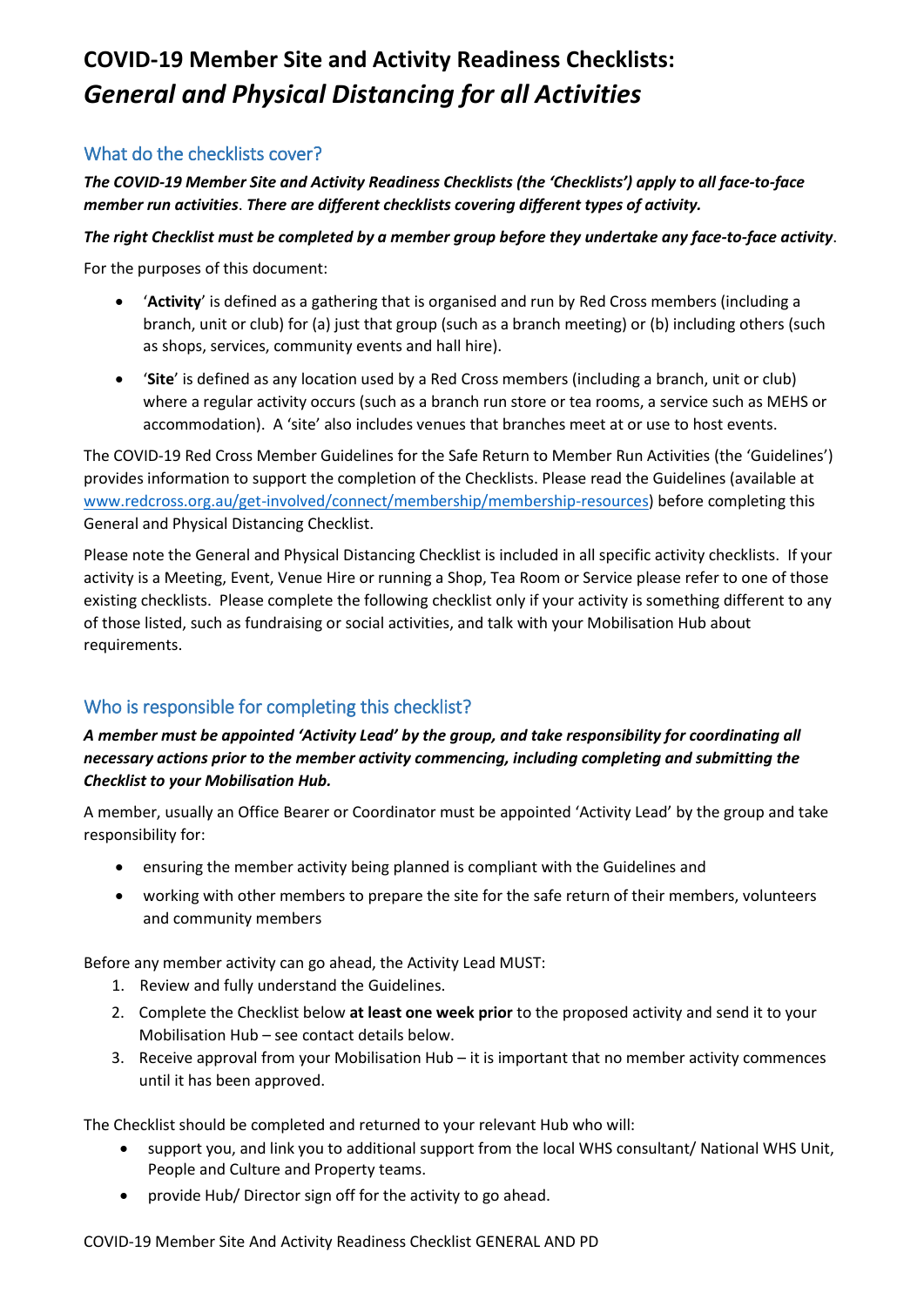*Completion and submission of the Checklist by the Activity Lead, and sign off of the Checklist by the Mobilisation Hub is compulsory before any member activity can be undertaken.*

If you have any questions about the Guidelines, the Checklists or the role of Activity Lead, please contact your State/ Territory Mobilisation Hub in the first instance.

| <b>State</b>                           | Email                         | <b>Phone</b> |
|----------------------------------------|-------------------------------|--------------|
| New South Wales                        | nswmembership@redcross.org.au | 1800 833 489 |
| <b>Australian Capital</b><br>Territory | actmembership@redcross.org.au | 1800 833 489 |
| Victoria                               | vicvolunteer@redcross.org.au  | 1800 833 489 |
| Queensland                             | QLDVOLUNTEER@redcross.org.au  | 1800 833 489 |
| South Australia                        | savolunteer@redcross.org.au   | 1800 833 489 |
| Tasmania                               | tasvolunteer@redcross.org.au  | 1800 833 489 |
| Western Australia                      | wavolunteer@redcross.org.au   | 1800 833 489 |
| Northern Territory                     | NT VOL@redcross.org.au        | 1800 833 489 |

## General and Physical Distancing Checklist

| <b>Branch Name</b>                                 |  |
|----------------------------------------------------|--|
| <b>Activity Details</b>                            |  |
| <b>Address [where activity is</b><br>taking place] |  |
| <b>Activity Lead Name</b>                          |  |
| <b>Phone Number</b>                                |  |
| <b>Signed</b>                                      |  |
| <b>Checklist completion date</b>                   |  |

| General<br>The following apply to ALL in person member activities irrespective and what and where they are.<br>This MUST be completed. |                                                                                                                                                                                                         | <b>Complete</b> |
|----------------------------------------------------------------------------------------------------------------------------------------|---------------------------------------------------------------------------------------------------------------------------------------------------------------------------------------------------------|-----------------|
|                                                                                                                                        | Activity Lead has been appointed                                                                                                                                                                        |                 |
| ✓                                                                                                                                      | All members, and anyone else involved in any activity is across the Guidelines. Please email<br>a copy of the Guidelines to everyone in your branch, or talk through it with members over the<br>phone. |                 |
| ✓                                                                                                                                      | Check the activity complies with your local state or territory requirements<br>Please check in with your Mobilisation Hub if you need support to access this information.                               |                 |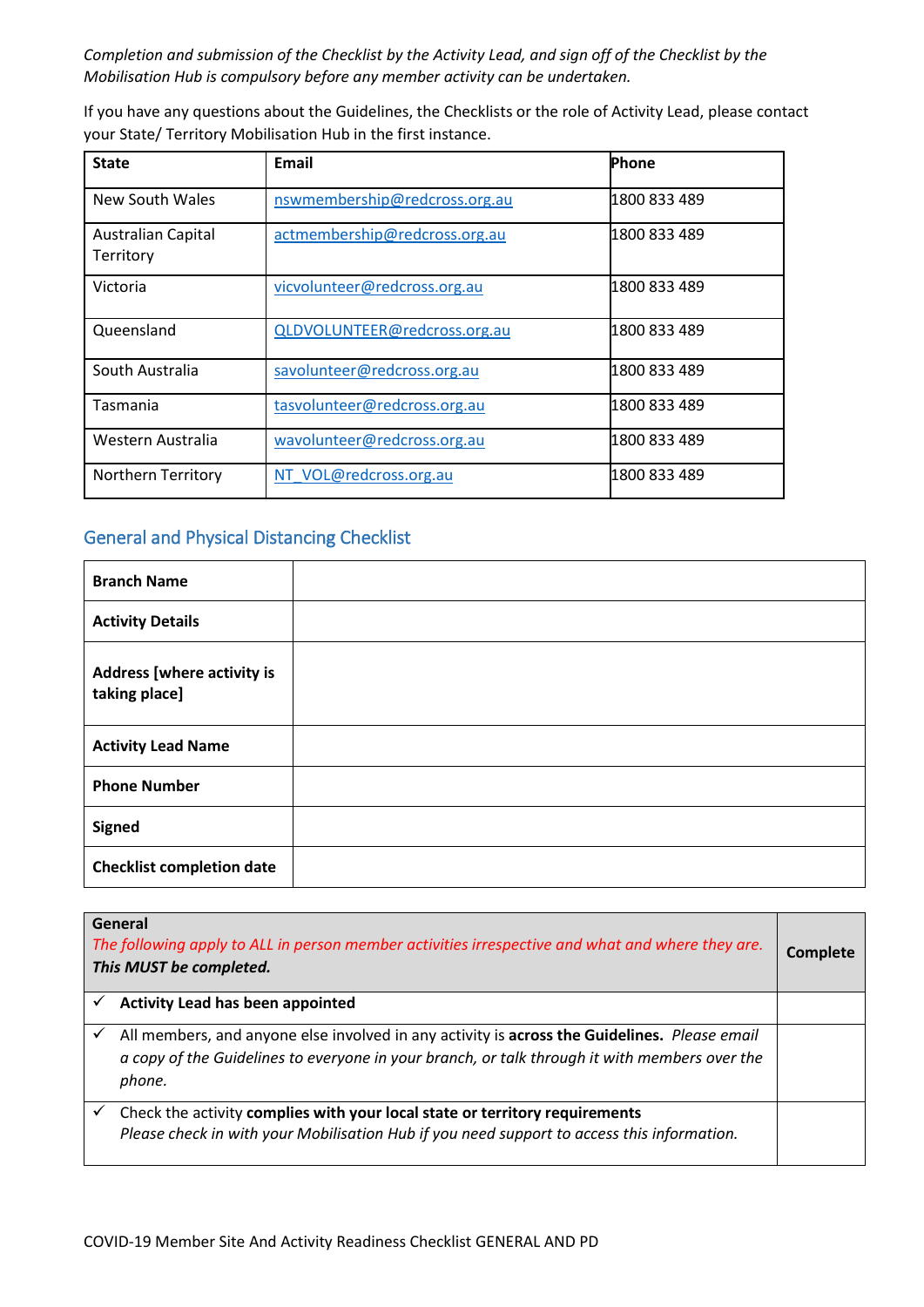|              | All members, and anyone else involved in any activity have been asked to stay home if they<br>feel sick, are coughing, have shortness of breath or a fever.                                                                                                   |  |  |
|--------------|---------------------------------------------------------------------------------------------------------------------------------------------------------------------------------------------------------------------------------------------------------------|--|--|
| $\checkmark$ | If taking place in one room the activity is for no more than two hours (excluding shops,<br>tearooms and services).                                                                                                                                           |  |  |
| $\checkmark$ | Hand sanitiser will be available and bathrooms will have soap/hand wash and paper towel.                                                                                                                                                                      |  |  |
|              | All members, and anyone else involved in any activity have been asked to:                                                                                                                                                                                     |  |  |
|              | Practice verbal greetings only and avoid physical contact with others.<br>$\checkmark$                                                                                                                                                                        |  |  |
|              | Respect sneezing and coughing etiquette e.g. sneeze or cough into your elbow or a<br>✓<br>tissue, dispose of the tissue in a rubbish bin and wash your hands immediately after                                                                                |  |  |
|              | Wash their hands regularly with water and soap or a hand sanitizer and use paper<br>✓<br>towels if available.                                                                                                                                                 |  |  |
|              | Try not to touch surfaces touched by several peoples (e.g. tables, light switches, toilet<br>doors). If you do, try to use a paper towel/tissue, and discard it in a closed bin, and/or<br>wash your hands afterwards.                                        |  |  |
|              | Keep a pen with them in order to avoid having to use a shared pen.<br>✓                                                                                                                                                                                       |  |  |
| $\checkmark$ | Windows will be opened as much as possible to allow regular fresh air through.                                                                                                                                                                                |  |  |
| $\checkmark$ | Ensure that comprehensive cleaning takes place, and is done safely by members/ volunteers<br>or by a professional cleaner. This includes:                                                                                                                     |  |  |
|              | Ensure any areas frequented by members or others (e.g. visitors to your premises) are<br>cleaned at least daily with detergent or disinfectant.                                                                                                               |  |  |
|              | Instruct members/ volunteers to wear gloves when performing cleaning duties and<br>wash their hands thoroughly with soap or use an alcohol-based hand sanitiser before and<br>after wearing gloves.                                                           |  |  |
|              | Clean frequently touched areas and surfaces regularly with a detergent or disinfectant<br>solution or wipe. This includes elevator buttons, handrails, tables, counter tops, door<br>knobs, fridge doors, sinks, sink taps, photocopiers and microwave ovens. |  |  |
| $\checkmark$ | If someone becomes ill with suspected COVID-19 after your member activity you will inform<br>your Mobilisation Hub and/ or email the WHS team via NAT WHS UNIT@redcross.org.au.                                                                               |  |  |
|              | <b>Physical Distancing</b><br>The following apply to ALL in person member activities irrespective and what and where they are.<br>This MUST be completed.                                                                                                     |  |  |
| ✓            | Arrange the space, including by placing markings on the floor, to ensure physical distancing<br>measures* are adhered to.                                                                                                                                     |  |  |
|              | *four square metres of space per person and maintaining a physical distance of at least 1.5<br>metres from others                                                                                                                                             |  |  |
| ✓            | Tables and chairs have been moved apart to comply with physical distancing requirements.                                                                                                                                                                      |  |  |
|              | The maximum number of people who can be at the activity (based on the size of the venue<br>or site) has been determined. Please state below:                                                                                                                  |  |  |
|              | how many people can attend this activity at one time ________                                                                                                                                                                                                 |  |  |
|              | how you have calculated* that number                                                                                                                                                                                                                          |  |  |
|              |                                                                                                                                                                                                                                                               |  |  |